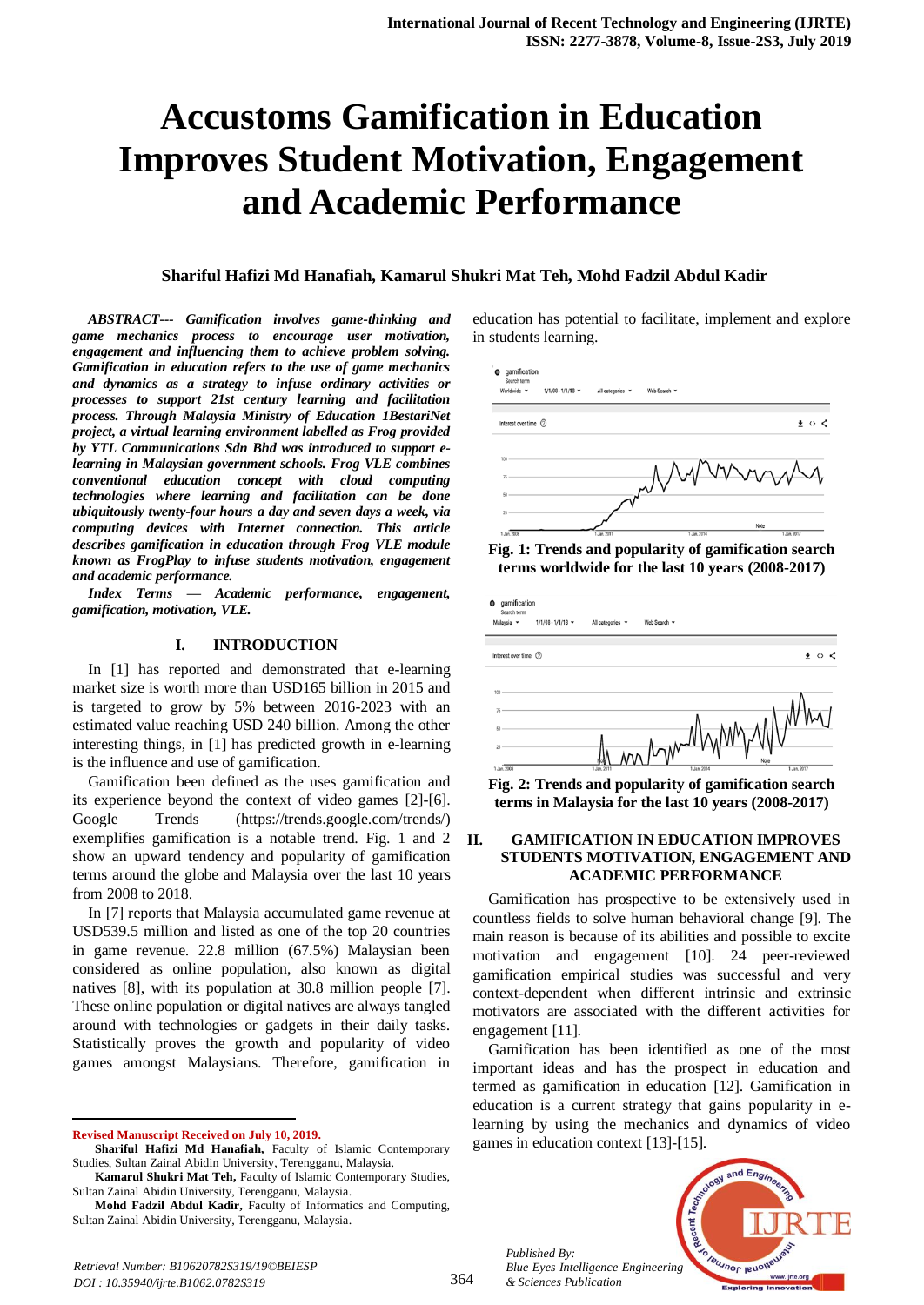## **ACCUSTOMS GAMIFICATION IN EDUCATION IMPROVES STUDENT MOTIVATION, ENGAGEMENT AND ACADEMIC PERFORMANCE**

More than 26% gamification implementation in education dominates publications and scientific research [16]. Amongst the reasons are its students friendly competitive environments that exists in gamification can influence students motivation and engagement [17]. Apart from that, development of skills also can be gained through gamification [18].

With the purpose to preserve these digital natives generation motivation and engagement, different motivational tactics, approaches and applications with the means of gamification can achieve and gives impact cognitively [19]. For these digital natives, traditional learning and pedagogical tools in current educational support systems might be too restraining and old-fashioned. Most common types of gamification on learning research designates the assessment of existing systems or offering solutions to the learning problems encompasses motivational changes, students engagement levels and improved academic achievements [20].

Currently widespread gamification practice amongst the digital generation are Game-based Classroom Response System (GCRS). Based on a quiz concept, GCRS tools and platforms such as Kahoot, Quizizz and Socrative aims to enable and ease interactive teaching and learning activities. Besides from self-assessment tenacities, employing GCRS positively affect the students attendance [21] when they have a fun and engaging GCRS atmosphere while scoring points for each correct answers.

Students relatively agree, readymade GCRS tools or platform such as Kahoot, Quizizz and Socrative can support their learning by increases their motivation, engagement, enjoyment, concentration, satisfaction and academic performance [22], [23]. Besides that, custom and selfdeveloped GCRS also can help students learning and understands better [24].

Nevertheless, computer games by themselves are not sufficient or enough for learning to occur [25]. Therefore, it is suggested to combine and design learning by activating gamification features can support and enhance student learning [26]. These gamification features act as a trigger to ignite repetitive game cycle in learning. The repetitive game cycle increase effects on student motivation and active involvement. Specific objective achievement in learning outcomes also will be gained when the student are highly motivated and actively engage in learning session.

# **III. GAMIFICATION FOLDS WITH FROGPLAY & RESULTS**

Implementation of 1BestariNet (1BN) project by Malaysia Ministry of Education (MoE) allows Malaysian government schools to use Frog VLE as an integrated solution. Frog enables learning and facilitation, collaborations and school administrated agendas using Internet technology [27], [28]. Frog VLE is one of the flexible cloud based learning system that available in elearning platform that can be accessed within or outside the school compound. Frog integrates conventional learning concepts with virtual technologies [27].

FrogPlay is a built in revision module in Frog VLE. FrogPlay uses gamification concepts to stimulate and support student learning by enriching the student's experience by answering online quizzes through Frog VLE. FrogAsia also provided a dedicated workshop known GULAI (Game Up Learning and Involvement) for teachers for support to introduce FrogPlay as a rehearsing module for students through existing quizzes, mini games and performance reports [27].

FrogPlay aimed to continuously motivating and engaging students do revisions. To ensure and motivate students to learn while making the learning activity enjoyable, FrogPlay (1) presenting questions to students which did not need too much thoughtful with the intention to avoid situating heavy mental or cognitive loads, (2) using time limitation as moderate pressure on students to answer questions, and (3) encouraging students participation to be voluntary and hence not assessing the activity.

After logging into Frog VLE, student get to access student room view as shown in Fig. 1 after launching the FrogPlay [27]. Table 1 shows the FrogPlay menu or feature descriptions that can be accessed by students.



**Fig. 3: Student room view can be access after FrogPlay module is successfully launched**

|  |  |  |  |  | Table 1: FrogPlay menu or features descriptions |
|--|--|--|--|--|-------------------------------------------------|
|--|--|--|--|--|-------------------------------------------------|

| No. | Menu/Features  | Description                                                                                                                           |  |  |
|-----|----------------|---------------------------------------------------------------------------------------------------------------------------------------|--|--|
| 1   | Wallpaper      | Students can customised<br>their<br>wallpaper according to<br>their<br>personal taste.                                                |  |  |
| 2   | Profile        | Students can create<br>and edit<br>avatars. This Avatar acts as a<br>virtual representation of students in<br>FrogPlay.               |  |  |
| 3   | Achievements   | Students can review and setup<br>targets or achievement levels in<br>every game that has been played.                                 |  |  |
| 4   | Reports        | Students can see their performance<br>for each exercises or quizzes that<br>has been answered.                                        |  |  |
| 5   | Pets           | Students can buy pets. Through the<br>pets been owned, digital games<br>specifically for pets and extra<br>rewards will be available. |  |  |
| 6   | Assignments    | Students answer quiz questions<br>that have been developed by<br>teachers according to the school<br>subjects.                        |  |  |
| 7   | <b>Buddies</b> | Unlike social media, students can<br>only add friends they know and<br>want to compete in FrogPlay.                                   |  |  |

leunnor lend

*Published By: Blue Eyes Intelligence Engineering & Sciences Publication* 

*Retrieval Number: B10620782S319/19©BEIESP DOI : 10.35940/ijrte.B1062.0782S319*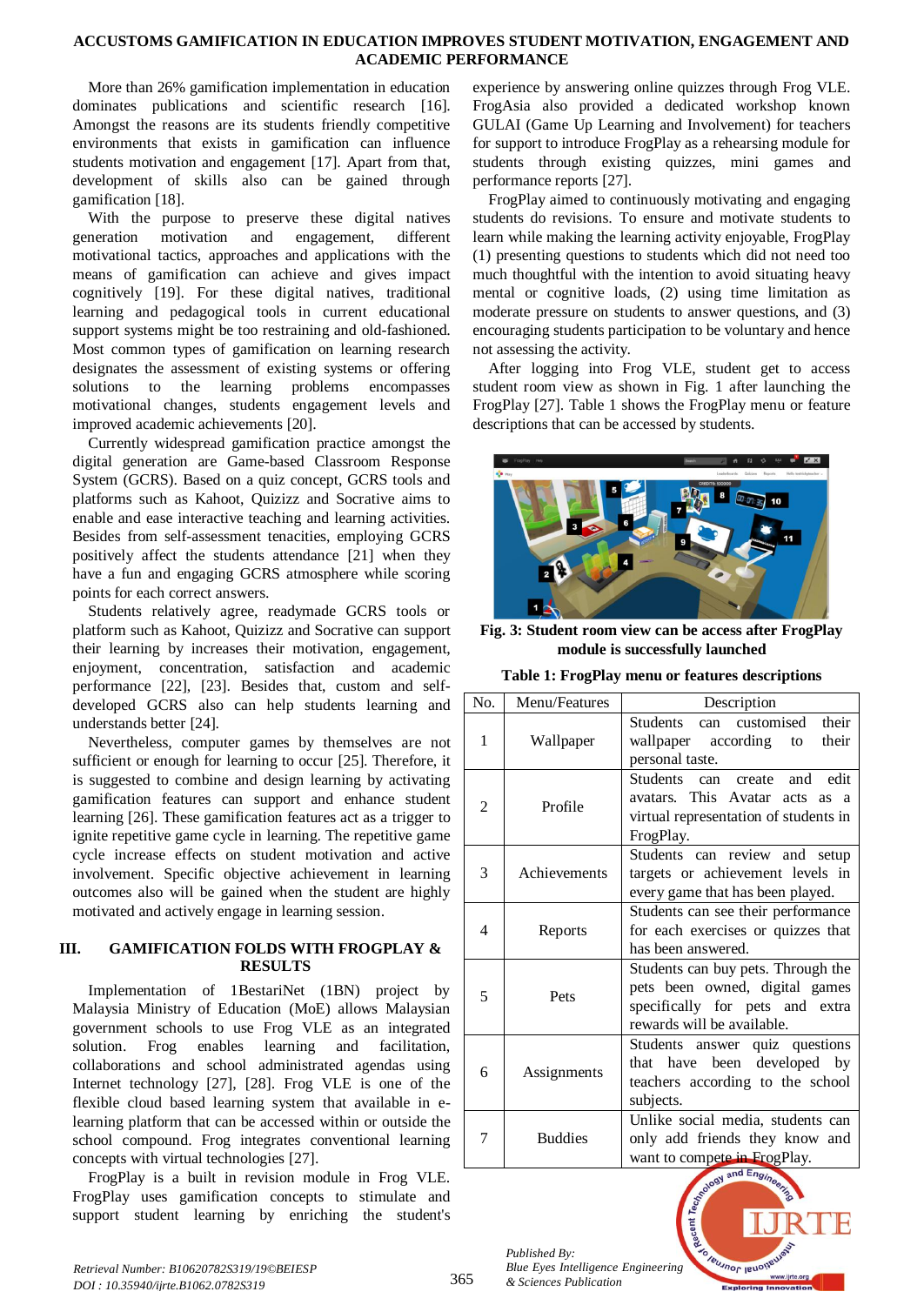| 8  | Credits          | Total points or scores collected by<br>students earned through activities<br>performed within FrogPlay.                                                                      |  |  |
|----|------------------|------------------------------------------------------------------------------------------------------------------------------------------------------------------------------|--|--|
| 9  | <b>Revisions</b> | doing revision<br>Students<br>by<br>accessing and responding<br>to<br>quizzes.                                                                                               |  |  |
| 10 | Revision time    | Total amount of time students has<br>spent on revision within FrogPlay.                                                                                                      |  |  |
| 11 | Leaderboards     | Students can view their avatar and<br>scores based on the game that was<br>played during the quiz. These<br>scores sort by ranking from the<br>highest to the lowest scores. |  |  |

The gamified learning activity using FrogPlay will be done in two fragments [29]. For first fragments, the students actively engaging (answering) the quiz after being instructed by the teacher. Students can start and complete the quiz not synchronized, depending on how quickly students answer all the questions. Student result (points) will be appear on the FrogPlay leaderboard when successfully completed the quiz. Player rankings change as new results were posted to the leaderboard (real-time effect) that signifies and acknowledge student engagement and performance. Hence, the quiz results achieved will ignite excitement and encourage students for debriefing session with the teacher during the second fragment. The second fragment occurs after the leaderboard acknowledged and projected students' results. The objective is to ensure teacher and students scaffolds learning in order to achieve learning objectives or outcomes hence forward eases students comprehension of the topic.

# **IV. CONCLUSION**

This article fixated on the foundation of students can remember 90% of what they learned, even if only a simulation when they involves in the activity or tasks [30]. Usually students only can recall 10% through reading, 20% through hearing, 30% if associated with visuals during oral presentation and remembers 50% while observe an explanation by someone and carrying out with an action. Gamification as an educational tool allows the students to accomplish the learning tasks to acquire mastery at their own pace while accompanied with fun and enjoyment.

### **ACKNOWLEDGMENT**

This research was supported by Research Management and Innovation Centre, Universiti Sultan Zainal Abidin.

### **REFERENCES**

- 1. Docebo, ELearning market trends and forecasts 2017-2020. Georgia: Docebo, 2016.
- 2. S. Deterding, M. Sicart, L. Nacke, K. O'Hara, and D. Dixon, "Gamification: Using game design elements in non-game contexts," Annual Conference Extended Abstracts on Human Factors in Computing Systems, 2011, pp. 2425-2428.
- 3. S. Deterding, D. Dixon, R. Khaled, and L. Nacke, "From game design elements to gamefulness: Defining gamification," ACM 15th International Academic MindTrek Conference on Envisioning Future Media Environments, 2011, pp. 9-15.
- 4. S. Deterding, R. Khaled, L. Nacke, and D. Dixon, "Gamification: Toward a definition," Gamification Workshop Proceedings, 2011, pp. 1-4.
- 5. R. Eppmann, M. Bekk, and K. Klein, "Gameful experience in gamification: Construction and validation of a Gameful Experience Scale [GAMEX]," Journal of Interactive Marketing, 43, 2018, pp. 98-115.
- 6. L. E. Nacke, and S. Deterding, "The maturing of gamification research," Computers in Human Behavior, 71, 2017, pp. 450- 454.
- 7. Newzoo, 2016 global games market report: Trends, insights and projections toward 2019. Available: https://newzoo.com/wpcontent/uploads/2016/01/Newzoo\_2016\_Global\_Games\_Mar ket\_Report\_Dummy.pdf.
- 8. J. McGonigal, Reality is Broken: Why Games Make Us Better and How They Can Change the World. New York: Penguin, 2011.
- 9. R. Dyer, "A conceptual framework for gamification measurement," in Gamification in Education and Business, T. Reiners and L. Wood, Eds. Cham: Springer, 2015, pp. 47-66.
- 10. L. Z. Pedro, A. M. Z. Lopes, B. G. Prates, J. Vassileva, and S. Isotani. "Does gamification work for boys and girls? An exploratory study with a virtual learning environment," 30th Annual ACM Symposium on Applied Computing, 2015, pp. 214-219.
- 11. J. Hamari, J. Koivisto, and H. Sarsa, "Does gamification work? A literature review of empirical studies on gamification," 47th Hawaii International Conference on System Sciences, 2014, pp. 3025-3034.
- 12. S. N. M. Mahfuzah, S. Sazilah, and B. Norasiken, "An analysis of gamification elements in online learning to enhance learning engagement," 6th International Conference on Computing and Informatics, 2017, pp. 452-460.
- 13. B. Barna, and S. Fodor, "An empirical study on the use of gamification on IT courses at higher education," International Conference on Interactive Collaborative Learning, 2017, pp. 684-692.
- 14. K. Davis, H. Sridharan, L. Koepke, S. Singh, and R. Boiko. "Learning and engagement in a gamified course: Investigating the effects of student characteristics," Journal of Computer Assisted Learning, 34(5), 2018, pp. 492-503.
- 15. M. S. N. Mahfuzah, S. N. S. Safwana, and M. S. Mohd Azran, "Gamification approach in education to increase learning engagement," International Journal of Humanities, Arts and Social Sciences, 4(1), 2018, pp. 22-32.
- 16. K. Seaborn, and D. I. Fels, "Gamification in theory and action: A survey," International Journal of Human Computer Studies, 74, 2015, pp. 14-31.
- 17. M. Papastergiou, "Digital game-based learning in high school Computer Science education: Impact on educational effectiveness and student motivation," Computers and Education, 52(1), 2009, pp. 1-12.
- 18. A. Prambayun, M. S. M. Suyanto, and A. Sunyoto, "Model gamifikasi untuk sistem manajemen pembelajaran," Semnasteknomedia Online, 4(1), 2016, pp. 2-6.
- 19. S. Mageswaran, A. Zaleha, and M. Z. Norasykin, "Gamification: Cognitive impact and creating a meaningful experience in learning," IEEE 6th Conference on Engineering Education, 2014, pp. 123-128.
- 20. S. D. S. Borges, V. H. S. Durelli, H. M. Reis, and S. Isotani, "A systematic mapping on gamification applied to education," 29th Annual ACM Symposium on Applied Computing, 2014, pp. 216-222.



*Published By:*

*& Sciences Publication*